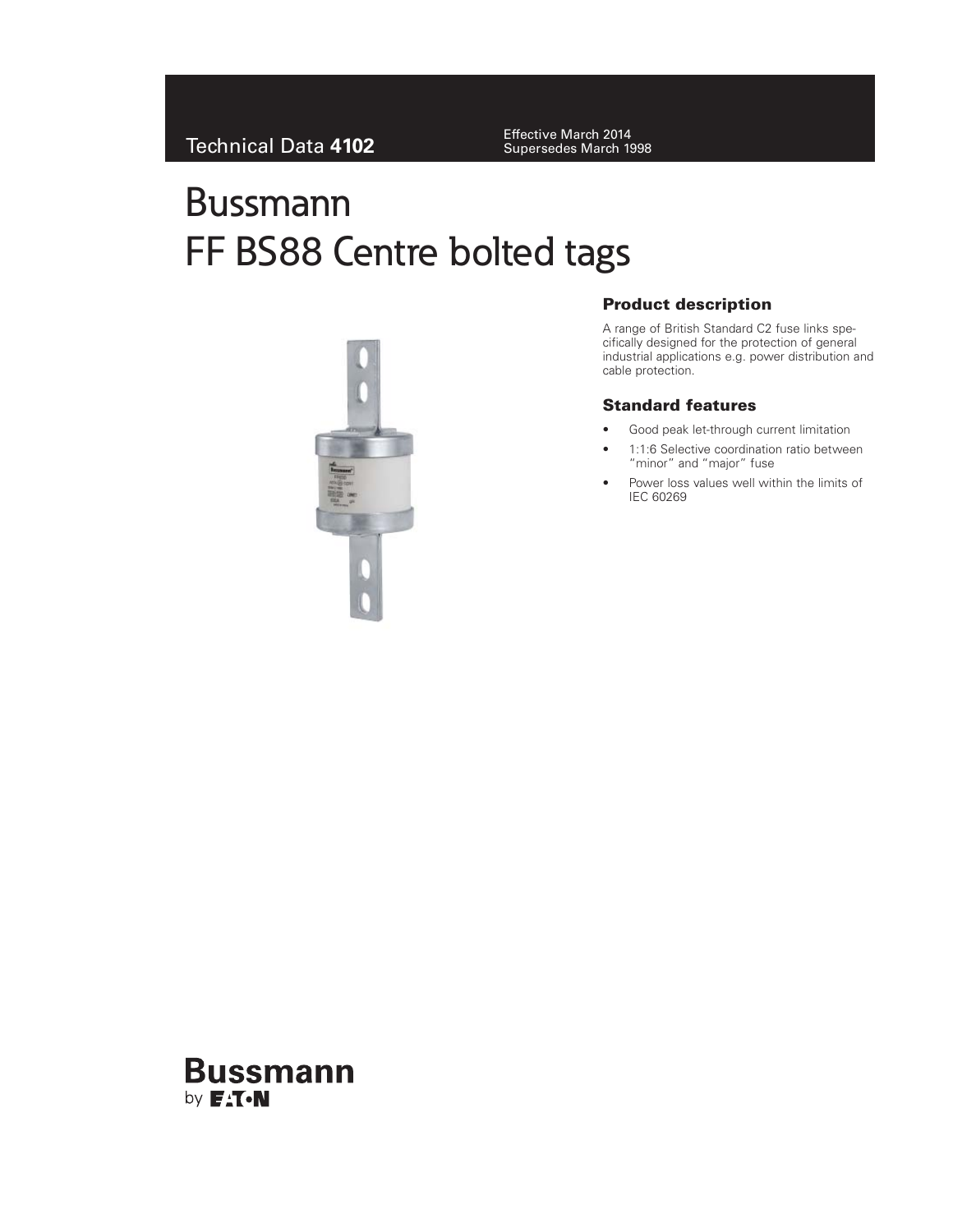# **Catalogue symbol:**

FF(Amps)

### **Technical data:**

Volts: 550 V a.c. / 400 V d.c. Amps: 450 to 630 A Breaking capacity: 80 kA Class of operation: gG Size: C2

#### **Standards/Approvals:**

- BS88
- IEC 60269
- Suitable for use in RoHS compliant applications

# **Packaging**: MOQ 1

#### **Table 1. Technical data**

| Part<br>number | <b>Voltage</b>           | Current<br>rating | <b>Energy integrals</b><br>$I^2t(A^2S)$ |                         | <b>Watts</b><br>loss |     |     |      |      |      |      |     |    |     | <b>Product</b><br>class | Weight  |
|----------------|--------------------------|-------------------|-----------------------------------------|-------------------------|----------------------|-----|-----|------|------|------|------|-----|----|-----|-------------------------|---------|
|                |                          | (amps)            | Pre-<br>arcing                          | <b>Total at</b><br>415V | W                    | A   | в   | С    | D    | Е    | F    | G   | н  |     |                         |         |
| FF450          | 550 V a.c.<br>400V d.c.  | 450               | 850                                     | 1600                    | 32                   | 210 | 185 | 77.5 | 10.5 | 15.5 | 25.4 | 134 | 74 | 6.4 | gG                      | 1.055Kg |
| FF500          | 550 V a.c.<br>400 V d.c. | 500               | 1100                                    | 2000                    | 38                   | 210 | 185 | 11.5 | 10.5 | 15.5 | 25.4 | 134 | 74 | 6.4 | gG                      | .055Kg  |
| FF560          | 550 V a.c.<br>400V d.c.  | 560               | 1400                                    | 2400                    | 43                   | 210 | 185 | 77.5 | 10.5 | 15.5 | 25.4 | 134 | 74 | 6.4 | gG                      | 1.055Kg |
| FF630          | 550 V a.c.<br>400V d.c.  | 630               | 2000                                    | 3500                    | 50                   | 210 | 185 |      | 10.5 | 15.5 | 25.4 | 134 | 74 | 6.4 | gG                      | .055Kg  |

#### **Outline drawing**